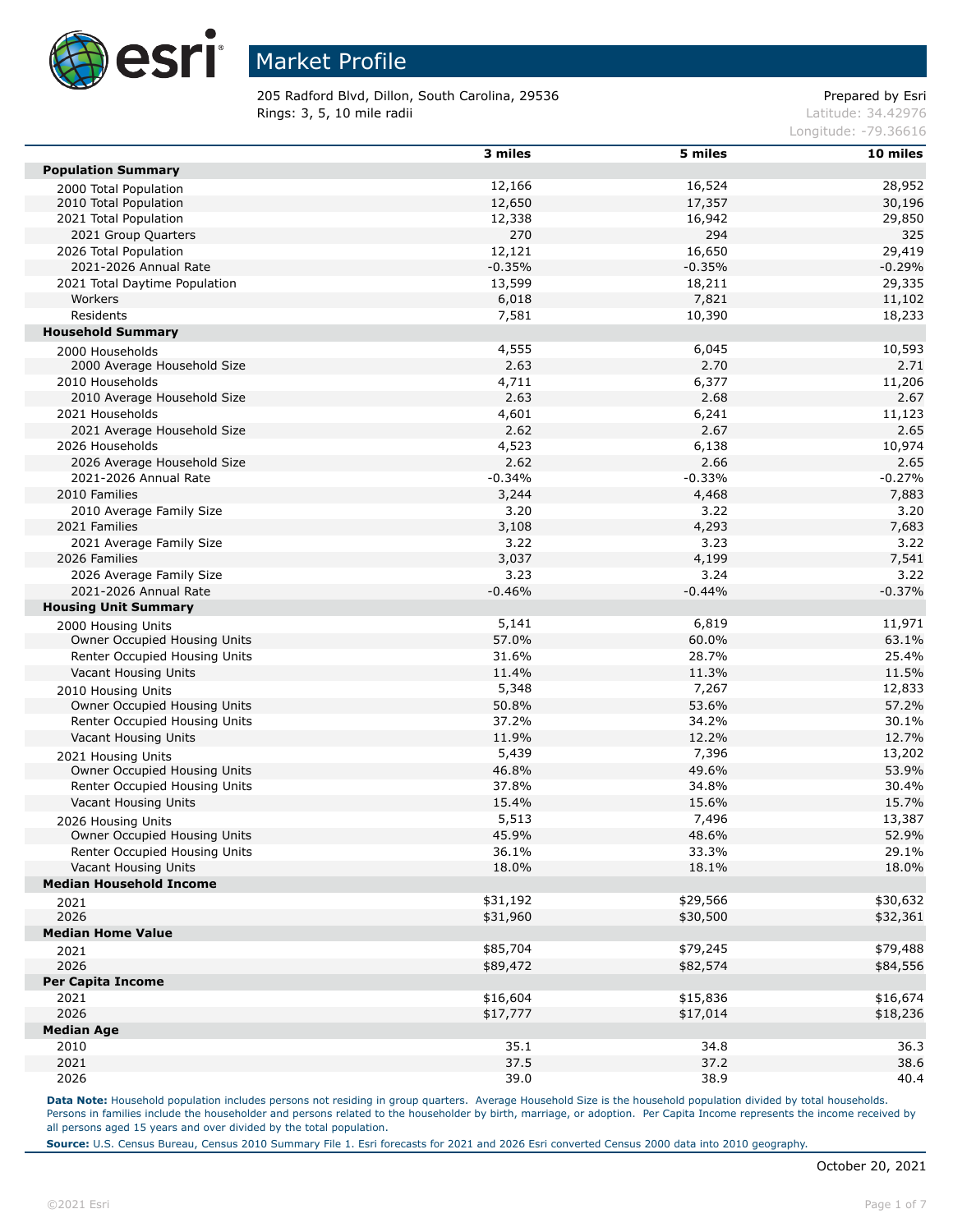

205 Radford Blvd, Dillon, South Carolina, 29536 Prepared by Esri **Rings: 3, 5, 10 mile radii**  $\blacksquare$  **Rings: 3, 5, 10 mile radii**  $\blacksquare$ 

Longitude: -79.36616

|                                            | 3 miles   | 5 miles   | 10 miles  |
|--------------------------------------------|-----------|-----------|-----------|
| 2021 Households by Income                  |           |           |           |
| Household Income Base                      | 4,601     | 6,241     | 11,123    |
| $<$ \$15,000                               | 24.1%     | 25.3%     | 24.7%     |
| \$15,000 - \$24,999                        | 17.7%     | 18.0%     | 16.9%     |
| \$25,000 - \$34,999                        | 12.1%     | 12.6%     | 13.3%     |
| \$35,000 - \$49,999                        | 13.7%     | 13.7%     | 14.0%     |
| \$50,000 - \$74,999                        | 15.4%     | 14.3%     | 14.3%     |
| \$75,000 - \$99,999                        | 8.8%      | 8.7%      | 7.7%      |
| $$100,000 - $149,999$                      | 5.8%      | 5.1%      | 6.3%      |
| \$150,000 - \$199,999                      | 1.6%      | 1.5%      | 1.9%      |
| $$200,000+$                                | 0.8%      | 0.8%      | 0.9%      |
| Average Household Income                   | \$44,571  | \$43,137  | \$44,778  |
| 2026 Households by Income                  |           |           |           |
| Household Income Base                      | 4,523     | 6,138     | 10,974    |
| $<$ \$15,000                               | 22.8%     | 24.0%     | 23.1%     |
| $$15,000 - $24,999$                        | 17.9%     | 18.1%     | 16.6%     |
| \$25,000 - \$34,999                        | 12.4%     | 12.8%     | 13.1%     |
| \$35,000 - \$49,999                        | 12.9%     | 13.0%     | 13.5%     |
| \$50,000 - \$74,999                        | 15.6%     | 14.7%     | 14.8%     |
| \$75,000 - \$99,999                        | 9.5%      | 9.5%      | 8.5%      |
| $$100,000 - $149,999$                      | 6.1%      | 5.3%      | 7.0%      |
| \$150,000 - \$199,999                      | 1.9%      | 1.8%      | 2.5%      |
| \$200,000+                                 | 0.8%      | 0.8%      | 0.9%      |
| Average Household Income                   | \$47,701  | \$46,320  | \$48,925  |
| 2021 Owner Occupied Housing Units by Value |           |           |           |
| Total                                      | 2,547     | 3,666     | 7,115     |
| $<$ \$50,000                               | 21.7%     | 26.3%     | 29.0%     |
| \$50,000 - \$99,999                        | 39.6%     | 40.5%     | 35.5%     |
| $$100,000 - $149,999$                      | 14.0%     | 12.6%     | 13.8%     |
| \$150,000 - \$199,999                      | 12.3%     | 10.3%     | 10.5%     |
| \$200,000 - \$249,999                      | 3.2%      | 2.7%      | 3.7%      |
| \$250,000 - \$299,999                      | 2.1%      | 1.7%      | 2.5%      |
| \$300,000 - \$399,999                      | 3.1%      | 2.5%      | 2.5%      |
| \$400,000 - \$499,999                      | 0.4%      | 0.5%      | 0.5%      |
| \$500,000 - \$749,999                      | 2.6%      | 1.9%      | 1.3%      |
| \$750,000 - \$999,999                      | 0.0%      | 0.0%      | 0.0%      |
| $$1,000,000 - $1,499,999$                  | 0.4%      | 0.5%      | 0.3%      |
| $$1,500,000 - $1,999,999$                  | 0.2%      | 0.1%      | 0.1%      |
| $$2,000,000 +$                             | 0.4%      | 0.4%      | 0.2%      |
| Average Home Value                         | \$133,098 | \$120,486 | \$113,525 |
| 2026 Owner Occupied Housing Units by Value |           |           |           |
| Total                                      | 2,532     | 3,643     | 7,083     |
| $<$ \$50,000                               | 19.5%     | 24.1%     | 26.2%     |
| \$50,000 - \$99,999                        | 38.5%     | 39.8%     | 34.5%     |
| $$100,000 - $149,999$                      | 14.3%     | 13.1%     | 15.3%     |
| \$150,000 - \$199,999                      | 12.2%     | 10.4%     | 11.0%     |
| \$200,000 - \$249,999                      | 3.0%      | 2.6%      | 3.7%      |
| \$250,000 - \$299,999                      | 2.4%      | 2.0%      | 2.7%      |
| \$300,000 - \$399,999                      | 4.7%      | 3.7%      | 3.6%      |
| \$400,000 - \$499,999                      | 0.7%      | 0.9%      | 0.7%      |
| \$500,000 - \$749,999                      | 3.6%      | 2.6%      | 1.7%      |
| \$750,000 - \$999,999                      | 0.0%      | $0.0\%$   | 0.0%      |
| $$1,000,000 - $1,499,999$                  | 0.3%      | 0.4%      | 0.4%      |
| $$1,500,000 - $1,999,999$                  | 0.2%      | 0.1%      | 0.1%      |
| $$2,000,000 +$                             | 0.3%      | 0.3%      | 0.2%      |
| Average Home Value                         | \$142,883 | \$128,705 | \$122,963 |
|                                            |           |           |           |

Data Note: Income represents the preceding year, expressed in current dollars. Household income includes wage and salary earnings, interest dividends, net rents, pensions, SSI and welfare payments, child support, and alimony.

**Source:** U.S. Census Bureau, Census 2010 Summary File 1. Esri forecasts for 2021 and 2026 Esri converted Census 2000 data into 2010 geography.

Г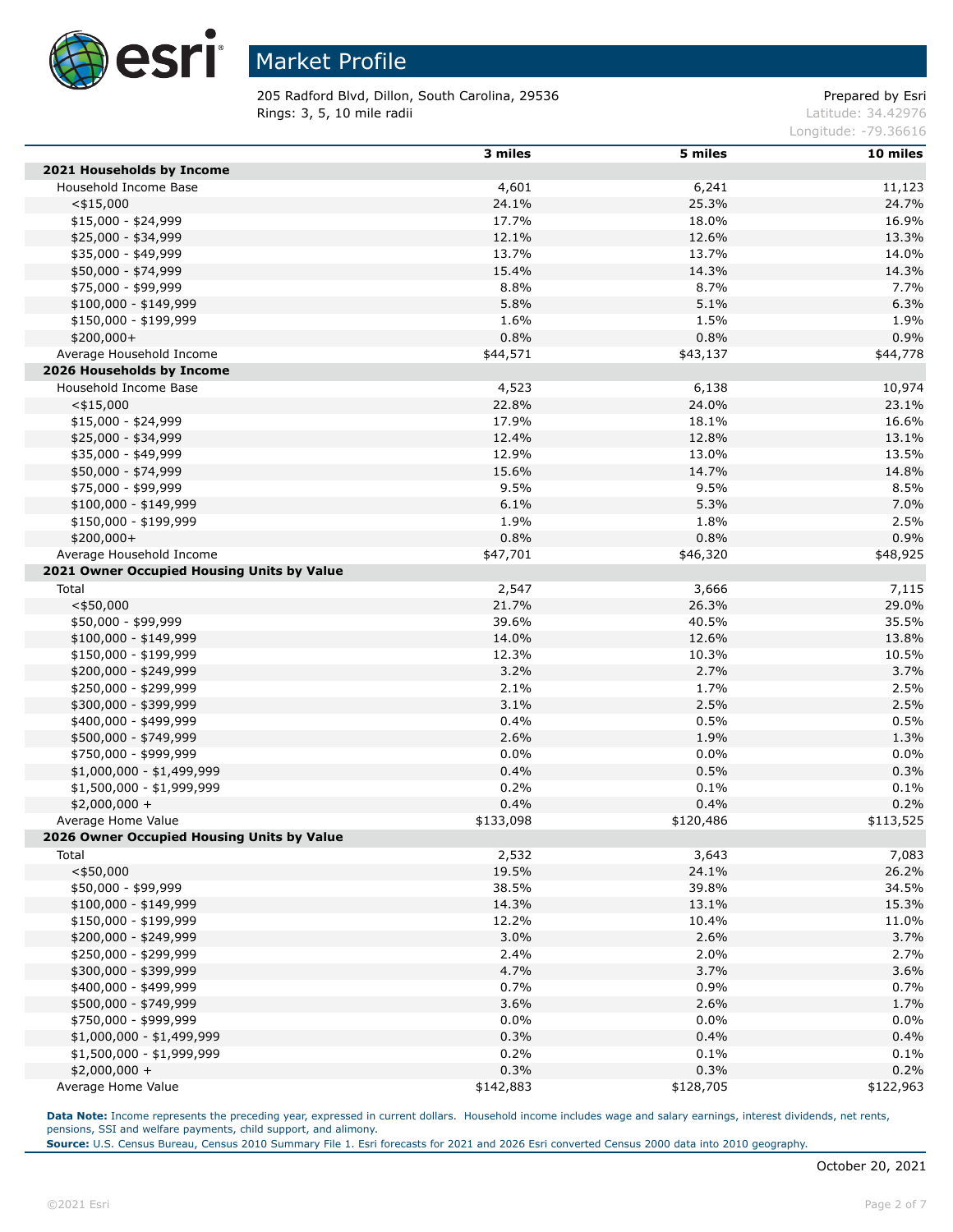

205 Radford Blvd, Dillon, South Carolina, 29536 Prepared by Esri **Rings: 3, 5, 10 mile radii** Latitude: 34.42976

Longitude: -79.36616

|                               | 3 miles | 5 miles | 10 miles |
|-------------------------------|---------|---------|----------|
| 2010 Population by Age        |         |         |          |
| Total                         | 12,649  | 17,355  | 30,196   |
| $0 - 4$                       | 7.9%    | 7.7%    | 7.4%     |
| $5 - 9$                       | 7.9%    | 8.0%    | 7.7%     |
| $10 - 14$                     | 7.0%    | 7.2%    | 7.2%     |
| $15 - 24$                     | 14.5%   | 14.6%   | 14.0%    |
| $25 - 34$                     | 12.6%   | 12.7%   | 12.2%    |
| $35 - 44$                     | 11.7%   | 12.2%   | 12.3%    |
| $45 - 54$                     | 13.1%   | 13.6%   | 14.1%    |
| $55 - 64$                     | 11.8%   | 11.6%   | 12.5%    |
| $65 - 74$                     | 7.5%    | 7.1%    | 7.2%     |
| $75 - 84$                     | 4.3%    | 3.8%    | 3.8%     |
| $85 +$                        | 1.8%    | 1.5%    | 1.5%     |
| $18 +$                        | 72.4%   | 72.1%   | 72.9%    |
| 2021 Population by Age        |         |         |          |
| Total                         | 12,337  | 16,942  | 29,850   |
| $0 - 4$                       | 7.1%    | 7.0%    | 6.6%     |
| $5 - 9$                       | 7.2%    | 7.2%    | 6.9%     |
| $10 - 14$                     | 7.0%    | 7.0%    | 7.0%     |
| $15 - 24$                     | 12.5%   | 12.4%   | 11.9%    |
| $25 - 34$                     | 13.2%   | 13.4%   | 13.1%    |
| $35 - 44$                     | 12.2%   | 12.6%   | 12.4%    |
| $45 - 54$                     | 11.0%   | 11.4%   | 11.6%    |
| $55 - 64$                     | 12.6%   | 12.8%   | 13.5%    |
| $65 - 74$                     | 10.1%   | 9.8%    | 10.8%    |
| 75 - 84                       | 5.0%    | 4.6%    | 4.5%     |
| $85 +$                        | 2.1%    | 1.7%    | 1.7%     |
| $18 +$                        | 74.5%   | 74.5%   | 75.5%    |
| 2026 Population by Age        |         |         |          |
| Total                         | 12,119  | 16,650  | 29,420   |
| $0 - 4$                       | 6.9%    | 6.8%    | 6.4%     |
| $5 - 9$                       | 6.9%    | 7.0%    | 6.7%     |
| $10 - 14$                     | 7.0%    | 7.1%    | 7.0%     |
| $15 - 24$                     | 12.9%   | 12.8%   | 12.3%    |
| $25 - 34$                     | 11.3%   | 11.4%   | 11.1%    |
| $35 - 44$                     | 12.2%   | 12.8%   | 12.5%    |
| $45 - 54$                     | 11.6%   | 11.5%   | 11.7%    |
| $55 - 64$                     | 12.0%   | 12.3%   | 12.7%    |
| $65 - 74$                     | 10.7%   | 10.7%   | 11.9%    |
| 75 - 84                       | 6.4%    | 5.9%    | 6.0%     |
| $85 +$                        | 2.1%    | 1.8%    | 1.8%     |
| $18 +$                        | 74.8%   | 74.9%   | 75.8%    |
| <b>2010 Population by Sex</b> |         |         |          |
| Males                         | 5,936   | 8,179   | 14,222   |
| Females                       | 6,714   | 9,178   | 15,974   |
| 2021 Population by Sex        |         |         |          |
| Males                         | 5,843   | 8,048   | 14,201   |
| Females                       | 6,494   | 8,894   | 15,649   |
| 2026 Population by Sex        |         |         |          |
| Males                         | 5,755   | 7,929   | 14,046   |
| Females                       | 6,365   | 8,721   | 15,373   |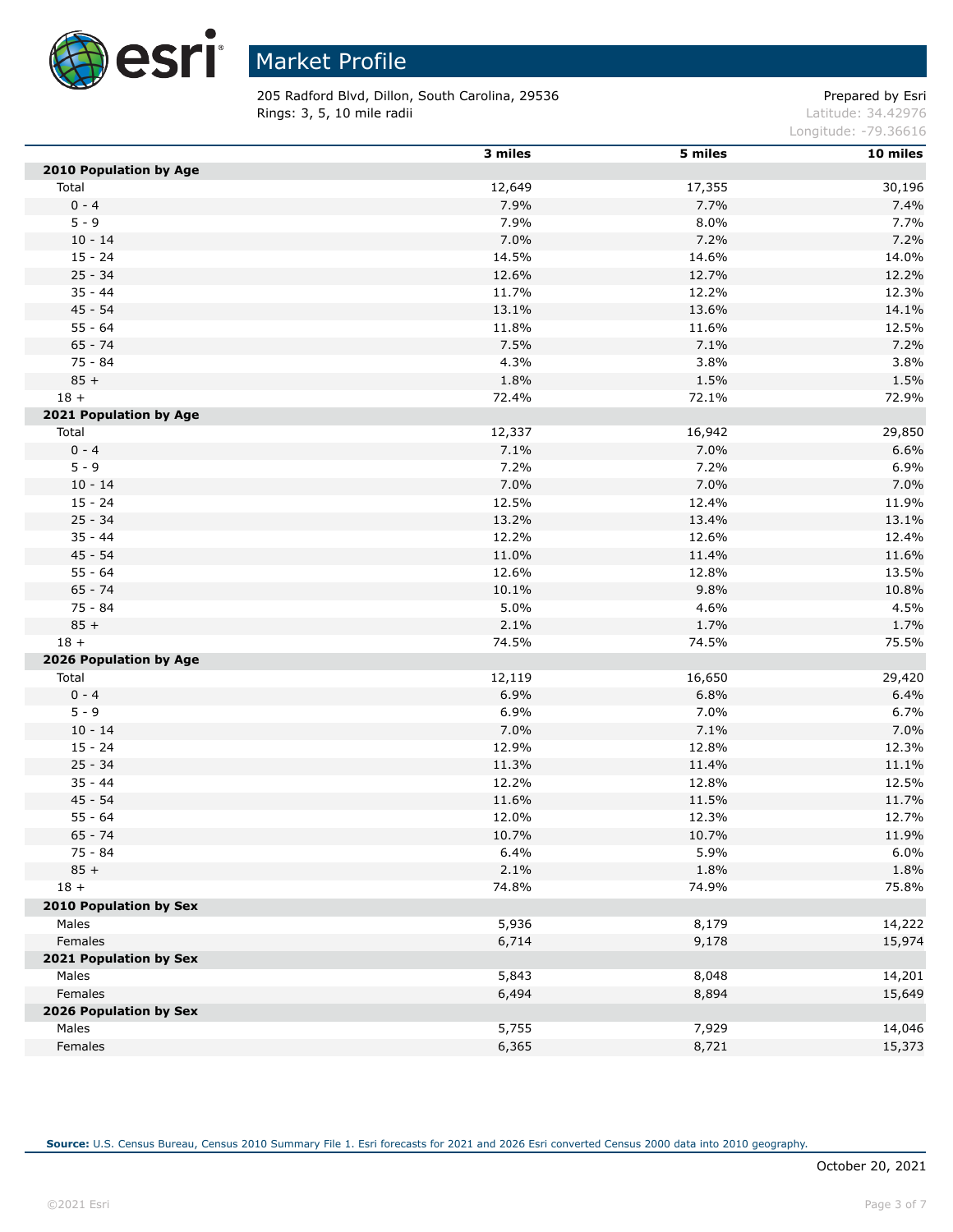

205 Radford Blvd, Dillon, South Carolina, 29536 Prepared by Esri **Rings: 3, 5, 10 mile radii** Latitude: 34.42976

Longitude: -79.36616

|                                                    | 3 miles | 5 miles      | 10 miles |
|----------------------------------------------------|---------|--------------|----------|
| 2010 Population by Race/Ethnicity                  |         |              |          |
| Total                                              | 12,649  | 17,357       | 30,196   |
| White Alone                                        | 44.4%   | 43.6%        | 42.5%    |
| <b>Black Alone</b>                                 | 50.1%   | 50.2%        | 47.8%    |
| American Indian Alone                              | 2.1%    | 2.4%         | 6.1%     |
| Asian Alone                                        | 0.4%    | 0.3%         | 0.2%     |
| Pacific Islander Alone                             | 0.0%    | 0.0%         | 0.0%     |
| Some Other Race Alone                              | 1.6%    | 1.9%         | 1.8%     |
| Two or More Races                                  | 1.4%    | 1.5%         | 1.6%     |
| Hispanic Origin                                    | 2.8%    | 3.2%         | 3.0%     |
| Diversity Index                                    | 57.7    | 58.5         | 61.1     |
| 2021 Population by Race/Ethnicity                  |         |              |          |
| Total                                              | 12,337  | 16,942       | 29,849   |
| White Alone                                        | 43.3%   | 42.4%        | 41.5%    |
| <b>Black Alone</b>                                 | 49.6%   | 49.9%        | 47.2%    |
| American Indian Alone                              | 2.3%    | 2.6%         | 6.5%     |
| Asian Alone                                        | 1.1%    | 0.9%         | 0.6%     |
| Pacific Islander Alone                             | 0.0%    | 0.0%         | 0.0%     |
| Some Other Race Alone                              | 1.8%    | 2.1%         | 2.0%     |
| Two or More Races                                  | 1.8%    | 2.0%         | 2.2%     |
| Hispanic Origin                                    | 3.1%    | 3.6%         | 3.4%     |
| Diversity Index                                    | 59.2    | 60.0         | 62.7     |
| 2026 Population by Race/Ethnicity                  |         |              |          |
| Total                                              | 12,121  | 16,649       | 29,418   |
| White Alone                                        | 42.6%   | 41.7%        | 40.8%    |
| <b>Black Alone</b>                                 | 49.4%   | 49.7%        | 47.0%    |
| American Indian Alone                              | 2.4%    | 2.7%         | 6.6%     |
| Asian Alone                                        | 1.4%    | 1.1%         | 0.8%     |
| Pacific Islander Alone                             | 0.0%    | 0.0%         | 0.0%     |
| Some Other Race Alone                              | 1.9%    | 2.3%         | 2.2%     |
| Two or More Races                                  | 2.2%    | 2.3%         | 2.6%     |
| Hispanic Origin                                    | 3.3%    | 3.8%         | 3.7%     |
| Diversity Index                                    | 60.1    | 60.9         | 63.7     |
| 2010 Population by Relationship and Household Type |         |              |          |
| Total                                              | 12,650  | 17,357       | 30,196   |
| In Households                                      | 98.0%   | 98.4%        | 99.0%    |
| In Family Households                               | 84.5%   | 85.6%        | 86.3%    |
| Householder                                        | 25.6%   | 25.6%        | 26.1%    |
| Spouse                                             | 13.8%   | 13.9%        | 14.7%    |
| Child                                              | 37.3%   | 37.8%        | 37.3%    |
|                                                    |         |              |          |
| Other relative                                     | 5.4%    | 5.6%<br>2.7% | 5.6%     |
| Nonrelative                                        | 2.4%    |              | 2.6%     |
| In Nonfamily Households                            | 13.4%   | 12.8%        | 12.7%    |
| In Group Quarters                                  | 2.0%    | 1.6%         | 1.0%     |
| Institutionalized Population                       | 1.8%    | 1.5%         | 0.9%     |
| Noninstitutionalized Population                    | 0.2%    | 0.2%         | 0.2%     |

Data Note: Persons of Hispanic Origin may be of any race. The Diversity Index measures the probability that two people from the same area will be from different race/ ethnic groups. **Source:** U.S. Census Bureau, Census 2010 Summary File 1. Esri forecasts for 2021 and 2026 Esri converted Census 2000 data into 2010 geography.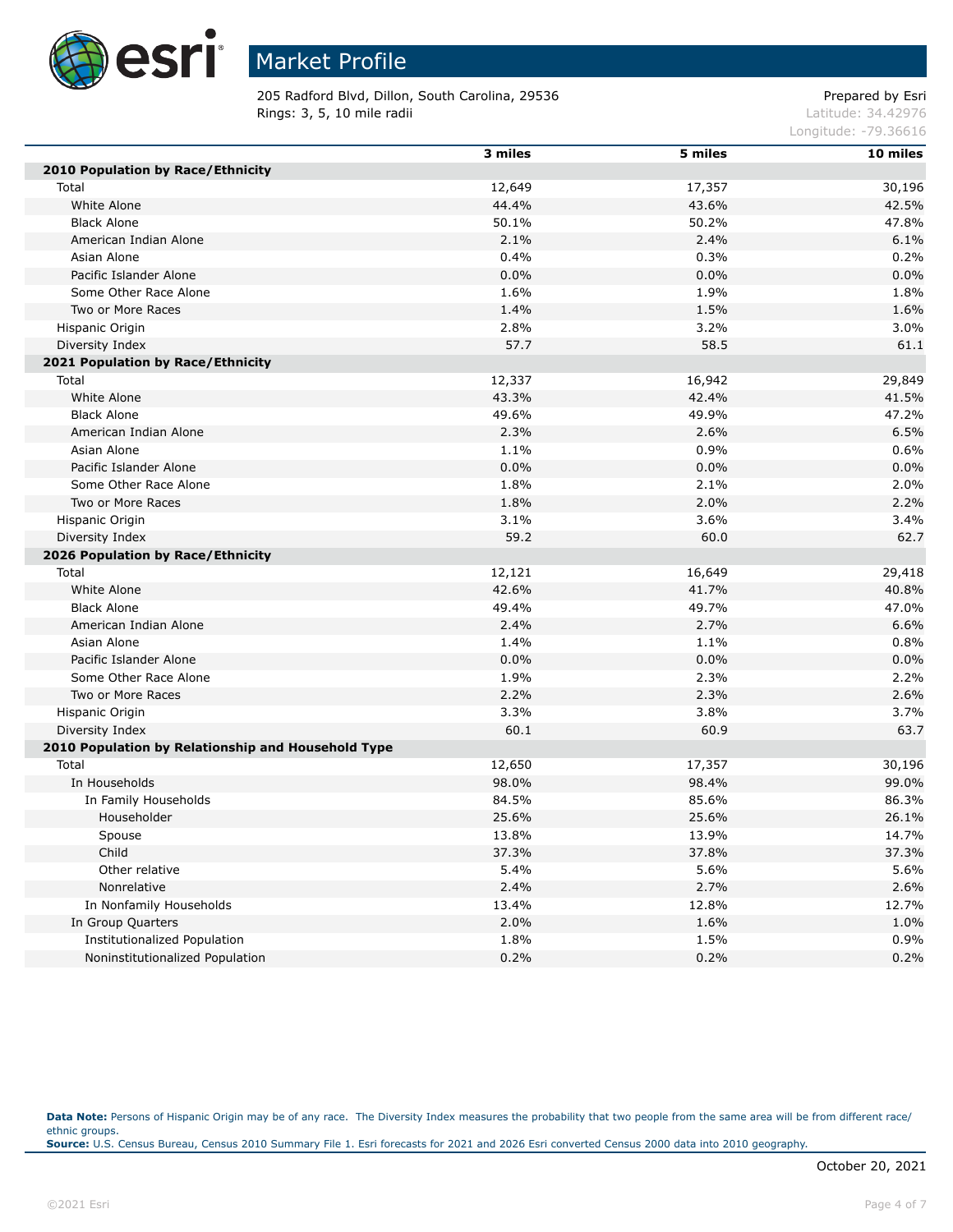

 $\overline{a}$ Г

Г

Г

# Market Profile

205 Radford Blvd, Dillon, South Carolina, 29536 Prepared by Esri **Rings: 3, 5, 10 mile radii** Latitude: 34.42976

Longitude: -79.36616

|                                               | 3 miles | 5 miles | $10$ miles |
|-----------------------------------------------|---------|---------|------------|
| 2021 Population 25+ by Educational Attainment |         |         |            |
| Total                                         | 8,175   | 11,236  | 20,187     |
| Less than 9th Grade                           | 10.0%   | 10.6%   | 9.2%       |
| 9th - 12th Grade, No Diploma                  | 14.2%   | 14.8%   | 14.4%      |
| High School Graduate                          | 34.3%   | 33.4%   | 35.4%      |
| GED/Alternative Credential                    | 3.7%    | 3.8%    | 3.5%       |
|                                               | 18.3%   | 18.5%   | 16.8%      |
| Some College, No Degree                       | 8.0%    | 8.0%    | 8.9%       |
| Associate Degree                              |         |         |            |
| Bachelor's Degree                             | 6.3%    | 6.7%    | 7.7%       |
| Graduate/Professional Degree                  | 5.2%    | 4.3%    | 4.2%       |
| 2021 Population 15+ by Marital Status         |         |         |            |
| Total                                         | 9,711   | 13,342  | 23,736     |
| <b>Never Married</b>                          | 46.4%   | 47.8%   | 45.0%      |
| Married                                       | 38.5%   | 37.6%   | 40.3%      |
| Widowed                                       | 7.6%    | 7.0%    | 7.3%       |
| Divorced                                      | 7.6%    | 7.5%    | 7.3%       |
| 2021 Civilian Population 16+ in Labor Force   |         |         |            |
| Civilian Population 16+                       | 5,054   | 7,057   | 12,502     |
| Population 16+ Employed                       | 91.1%   | 91.2%   | 92.1%      |
| Population 16+ Unemployment rate              | 8.9%    | 8.8%    | 7.9%       |
| Population 16-24 Employed                     | 15.9%   | 15.4%   | 13.4%      |
| Population 16-24 Unemployment rate            | 8.0%    | 8.3%    | 11.4%      |
| Population 25-54 Employed                     | 64.1%   | 64.9%   | 63.8%      |
| Population 25-54 Unemployment rate            | 10.0%   | 10.0%   | 8.2%       |
| Population 55-64 Employed                     | 14.7%   | 15.1%   | 17.0%      |
| Population 55-64 Unemployment rate            | 7.9%    | 6.7%    | 5.9%       |
| Population 65+ Employed                       | 5.3%    | 4.6%    | 5.7%       |
| Population 65+ Unemployment rate              | 0.0%    | 0.0%    | 1.2%       |
| 2021 Employed Population 16+ by Industry      |         |         |            |
| Total                                         | 4,605   | 6,434   | 11,513     |
| Agriculture/Mining                            | 4.5%    | 4.3%    | 4.5%       |
| Construction                                  | 4.5%    | 4.5%    | 4.9%       |
| Manufacturing                                 | 16.0%   | 19.7%   | 20.0%      |
| Wholesale Trade                               | 1.1%    | 1.2%    | 1.5%       |
| Retail Trade                                  | 15.0%   | 14.7%   | 13.8%      |
| Transportation/Utilities                      | 8.8%    | 9.2%    | 8.5%       |
| Information                                   | 0.1%    | 0.1%    | 0.4%       |
| Finance/Insurance/Real Estate                 | 5.2%    | 3.8%    | 4.2%       |
| Services                                      | 38.1%   | 36.6%   | 36.6%      |
| <b>Public Administration</b>                  | 6.8%    | 5.8%    | 5.7%       |
| 2021 Employed Population 16+ by Occupation    |         |         |            |
| Total                                         | 4,606   | 6,433   | 11,513     |
| White Collar                                  | 45.2%   | 41.2%   | 44.4%      |
| Management/Business/Financial                 | 12.8%   | 10.3%   | 10.5%      |
| Professional                                  | 14.9%   | 13.7%   | 14.4%      |
| Sales                                         | 6.1%    | 6.6%    | 7.4%       |
| Administrative Support                        | 11.4%   | 10.6%   | 12.0%      |
| Services                                      | 19.2%   | 20.3%   | 17.3%      |
| <b>Blue Collar</b>                            | 35.6%   | 38.5%   | 38.3%      |
| Farming/Forestry/Fishing                      | 1.0%    | 1.4%    | 2.1%       |
| Construction/Extraction                       | 5.2%    | 5.0%    | 4.2%       |
| Installation/Maintenance/Repair               | 4.1%    | 3.8%    | 3.5%       |
| Production                                    | 9.7%    | 11.1%   | 11.7%      |
| Transportation/Material Moving                | 15.6%   | 17.2%   | 16.7%      |

**Source:** U.S. Census Bureau, Census 2010 Summary File 1. Esri forecasts for 2021 and 2026 Esri converted Census 2000 data into 2010 geography.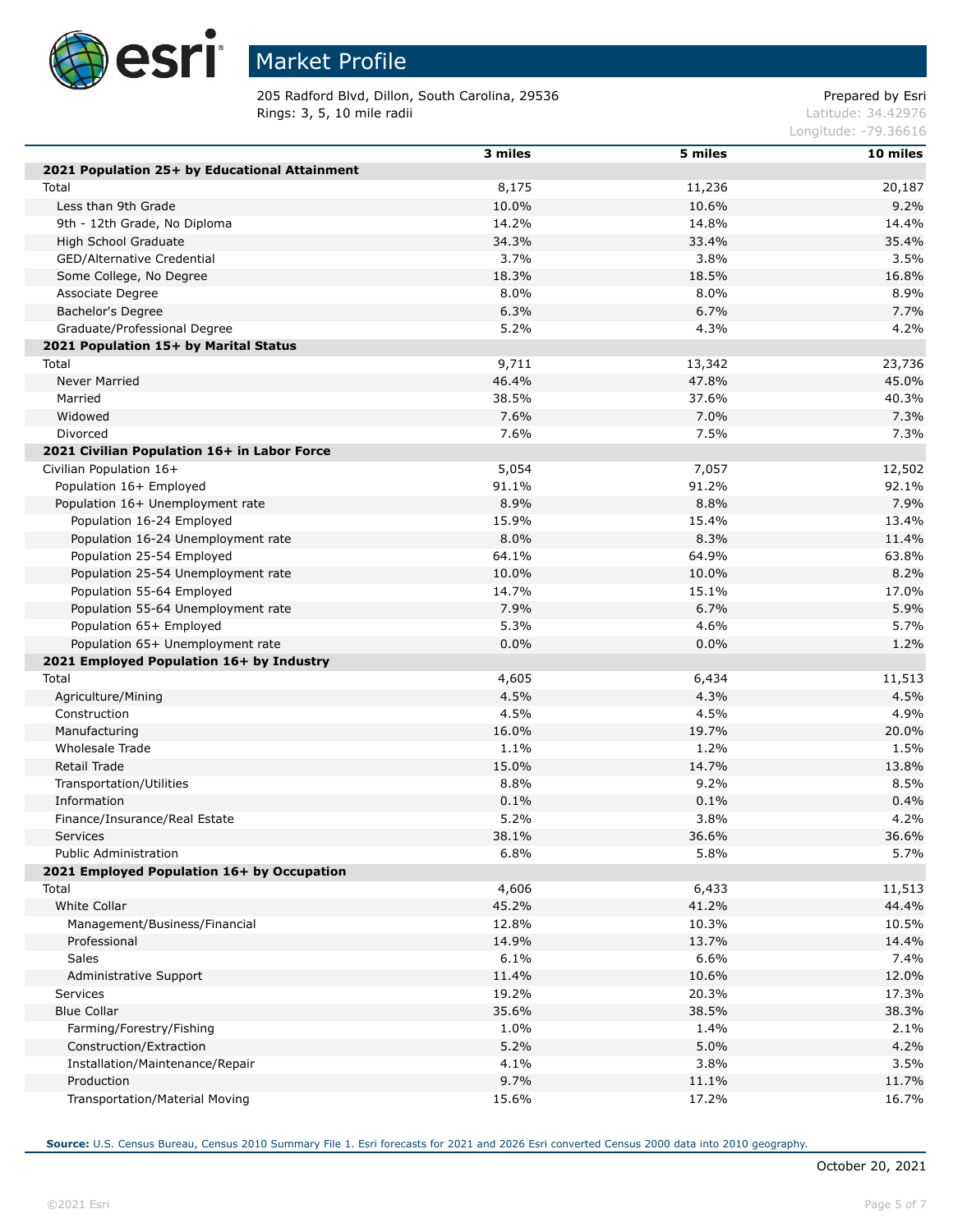

205 Radford Blvd, Dillon, South Carolina, 29536 Prepared by Esri **Rings: 3, 5, 10 mile radii**  $\blacksquare$  **Rings: 3, 5, 10 mile radii**  $\blacksquare$ 

Longitude: -79.36616

|                                               | 3 miles | 5 miles | 10 miles |
|-----------------------------------------------|---------|---------|----------|
| 2010 Households by Type                       |         |         |          |
| Total                                         | 4,710   | 6,376   | 11,205   |
| Households with 1 Person                      | 27.2%   | 26.0%   | 26.0%    |
| Households with 2+ People                     | 72.8%   | 74.0%   | 74.0%    |
| <b>Family Households</b>                      | 68.9%   | 70.1%   | 70.4%    |
| Husband-wife Families                         | 37.2%   | 38.0%   | 39.5%    |
| With Related Children                         | 15.5%   | 16.4%   | 16.8%    |
| Other Family (No Spouse Present)              | 31.7%   | 32.0%   | 30.8%    |
| Other Family with Male Householder            | 5.7%    | 5.9%    | 6.0%     |
| With Related Children                         | 3.0%    | 3.1%    | 3.2%     |
| Other Family with Female Householder          | 26.1%   | 26.2%   | 24.8%    |
| With Related Children                         | 17.6%   | 17.8%   | 16.4%    |
| Nonfamily Households                          | 3.9%    | 4.0%    | 3.7%     |
|                                               |         |         |          |
| All Households with Children                  | 36.6%   | 37.8%   | 36.9%    |
|                                               |         |         |          |
| Multigenerational Households                  | 7.5%    | 8.1%    | 8.0%     |
| Unmarried Partner Households                  | 6.2%    | 6.6%    | 6.6%     |
| Male-female                                   | 5.9%    | 6.2%    | 6.1%     |
| Same-sex                                      | 0.3%    | 0.4%    | 0.5%     |
| 2010 Households by Size                       |         |         |          |
| Total                                         | 4,710   | 6,378   | 11,206   |
| 1 Person Household                            | 27.2%   | 26.0%   | 26.0%    |
| 2 Person Household                            | 30.0%   | 29.4%   | 29.9%    |
| 3 Person Household                            | 17.5%   | 18.1%   | 17.8%    |
| 4 Person Household                            | 13.0%   | 13.3%   | 13.6%    |
| 5 Person Household                            | 6.6%    | 7.2%    | 7.2%     |
| 6 Person Household                            | 3.2%    | 3.3%    | 3.0%     |
| 7 + Person Household                          | 2.5%    | 2.7%    | 2.4%     |
| 2010 Households by Tenure and Mortgage Status |         |         |          |
| Total                                         | 4,711   | 6,377   | 11,206   |
| Owner Occupied                                | 57.7%   | 61.0%   | 65.5%    |
| Owned with a Mortgage/Loan                    | 28.5%   | 30.5%   | 32.3%    |
| Owned Free and Clear                          | 29.2%   | 30.5%   | 33.2%    |
| Renter Occupied                               | 42.3%   | 39.0%   | 34.5%    |
| 2021 Affordability, Mortgage and Wealth       |         |         |          |
| Housing Affordability Index                   | 215     | 220     | 225      |
| Percent of Income for Mortgage                | 11.5%   | 11.2%   | 10.9%    |
| Wealth Index                                  | 36      | 34      | 36       |
| 2010 Housing Units By Urban/ Rural Status     |         |         |          |
| <b>Total Housing Units</b>                    | 5,348   | 7,267   | 12,833   |
| Housing Units Inside Urbanized Area           | 0.0%    | 0.0%    | 0.0%     |
| Housing Units Inside Urbanized Cluster        | 64.9%   | 53.7%   | 32.4%    |
| <b>Rural Housing Units</b>                    | 35.1%   | 46.3%   | 67.6%    |
| 2010 Population By Urban/ Rural Status        |         |         |          |
| <b>Total Population</b>                       | 12,650  | 17,357  | 30,196   |
| Population Inside Urbanized Area              | 0.0%    | 0.0%    | 0.0%     |
| Population Inside Urbanized Cluster           | 64.1%   | 52.5%   | 32.4%    |
| Rural Population                              | 35.9%   | 47.5%   | 67.6%    |
|                                               |         |         |          |

Data Note: Households with children include any households with people under age 18, related or not. Multigenerational households are families with 3 or more parentchild relationships. Unmarried partner households are usually classified as nonfamily households unless there is another member of the household related to the householder. Multigenerational and unmarried partner households are reported only to the tract level. Esri estimated block group data, which is used to estimate polygons or non-standard geography.

**Source:** U.S. Census Bureau, Census 2010 Summary File 1. Esri forecasts for 2021 and 2026 Esri converted Census 2000 data into 2010 geography.